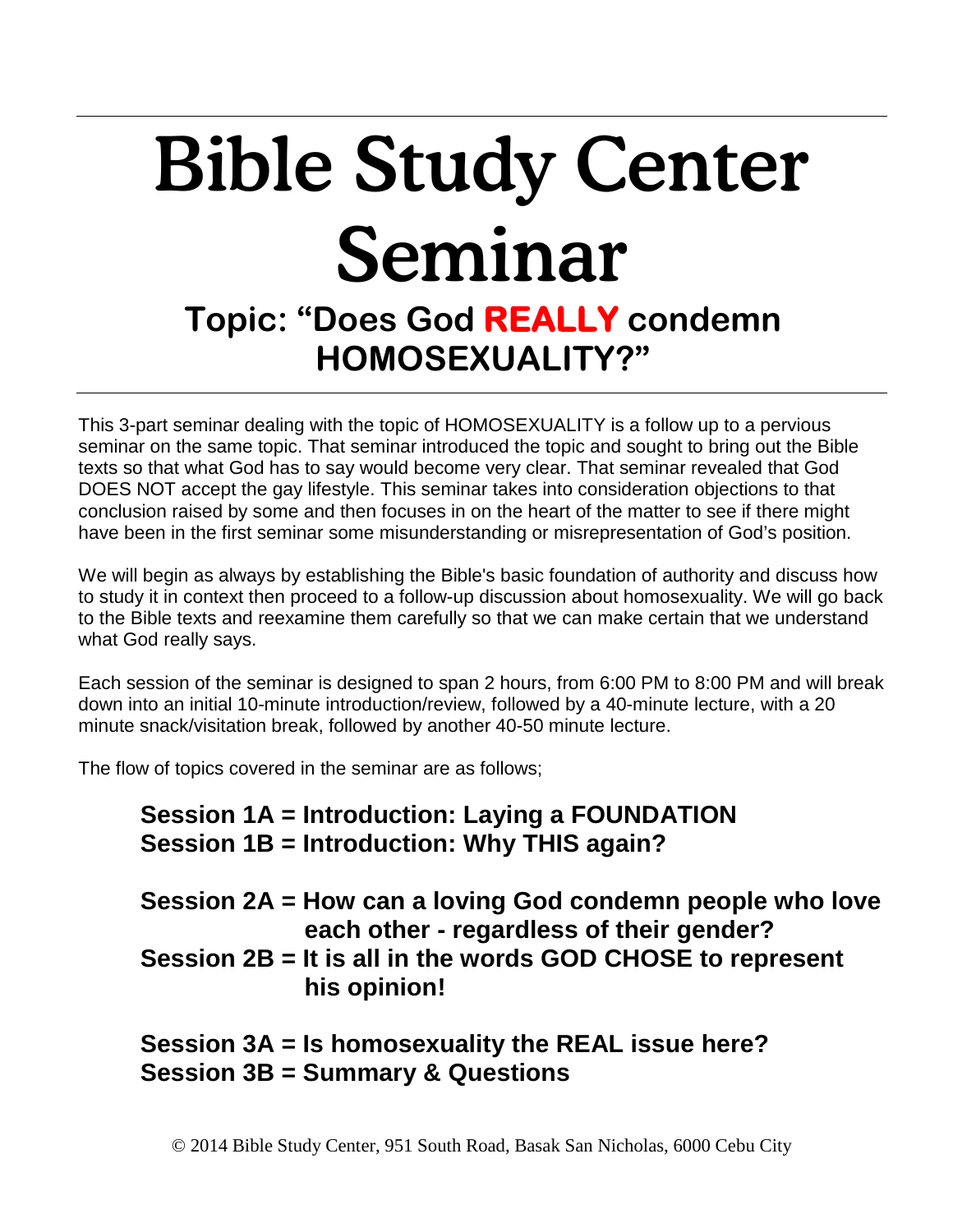This study material is the companion lesson book of a seminar.

Videos of the sessions are available at http://videos.biblestudycenter.net/

It may be copied and distributed as needed but may not be sold. The contents may not be changed without permission.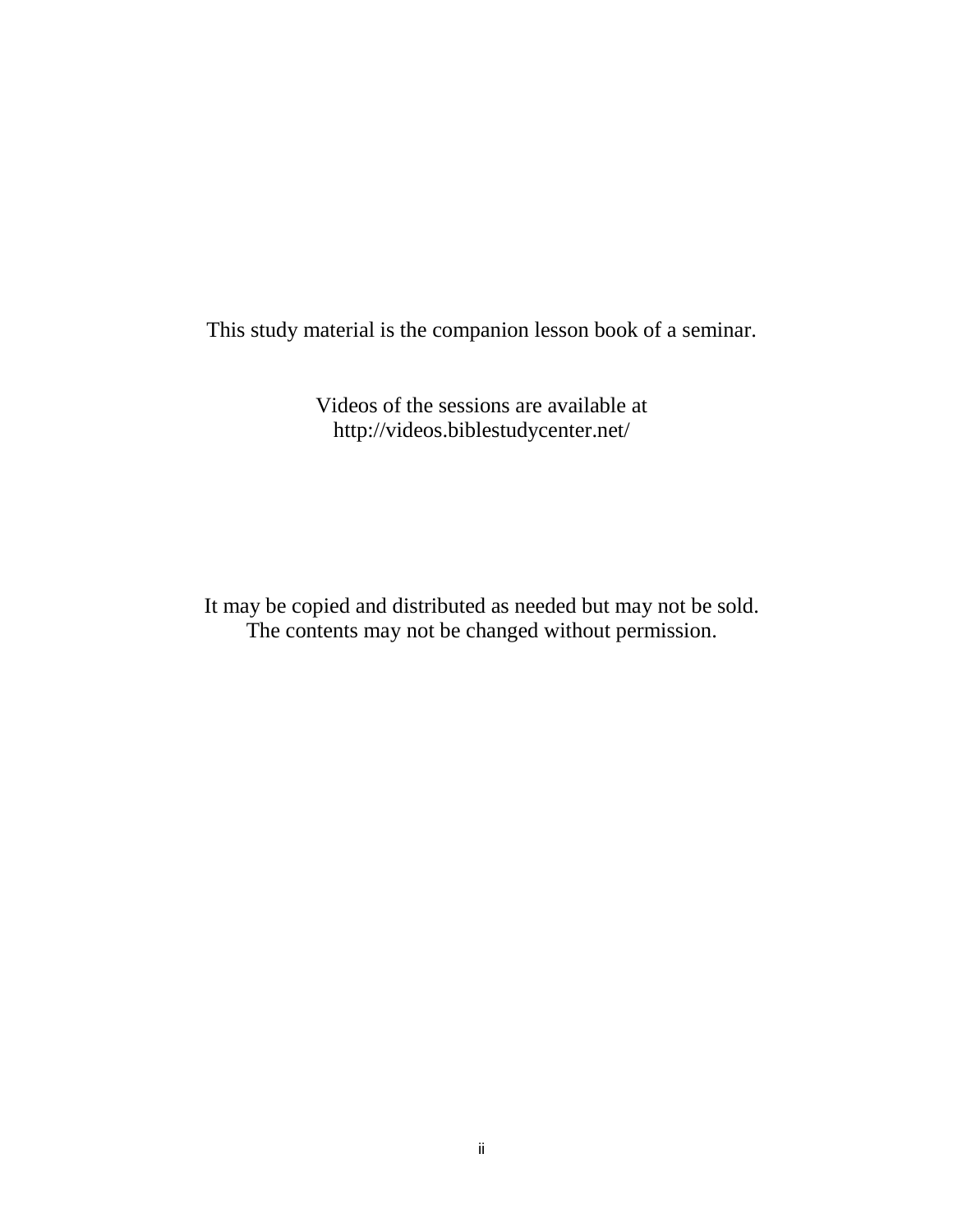### 1A: Introduction: Laying a Foundation

**"CHRISTIANITY"** today is a very confusing situation. Worldwide there are **over 41,000 groups** who **CLAIM** to believe in Christ, **CLAIM** to follow the Bible, **CLAIM** to be Christians and yet **NO TWO GROUPS TEACH THE SAME THINGS!** When Jesus came to the earth one of his goals was to start his church. The New Testament speaks of only ONE church. In **John 17:21**, shortly before he was killed on the Cross, Jesus

### **Worldwide there are more than 41,000 different groups!**

- **- Each one CLAIMS to follow Christ!**
- **- Each one CLAIMS to follow the Bible!**
- **- Each one CLAIMS to be Christian!**

**And yet...** 

# **NO TWO GROUPS teach the same things!**

**Is this really a good thing? Is THIS what Jesus died for?** 

#### *Diagram 1*

prayed for his followers of that time and of all times to "**be ONE**", in the same way that he and his Father are **ONE!** After Jesus left the earth his followers were given the task of continuing his work. The Apostles taught and led the effort to spread original Christianity throughout the world. They believed that the church should be one<sup> $1$ </sup> and they worked hard to keep the one church united, but as time passed they witnessed a very sad thing. They watched

as people who started out as Christians became false

teachers who confused the faith of many people and caused division in Christ's church. Where there **should have been unity** in faith and practice, differences and debate happened! The Apostles were not able to stop the process even though they gave many warnings and predictions of doom for anyone who did not stay with the true teachings. In various places they warned Christians to remain faithful to the original teachings of Christianity. (See: **Galatians 1:6-9**, **2 John 1:9-11**; **Revelation 22:18-19**; and **1 John 2:3-6; 24**)

There are also several passages where the Apostle Paul spoke in detail to Timothy about the false teachings in the future. In **2 Timothy 3:1-7** Paul tells Timothy that in the future people would not hold on to **the TRUTH**. He explained that they would be religious people, having a "form of religion", but that they would deny the power of it. The context shows that their "religion" would be wrong and that they would try to **deceive** people, especially "women who are burdened with many sins". In the next chapter, **2 Timothy 4:1-5**, he told Timothy to be hard-working in teaching people the Scriptures because people would not hold onto **TRUE TEACHINGS** but while having "itching ears" would surround themselves with teachers that would say things "**they want** to hear".

**These passages provide important insight into the situation of the 41,000 groups we see today. Over many centuries various leaders ADDED TO, TOOK AWAY FROM, and/or CHANGED the original teachings of Christianity. This is how the world went from having the ONE church Jesus started and prayed for to having the 41,000 churches that "Christianity" today is very happy about!**

The WARNINGS of the Apostles are just as important for us as they were for the original readers of the New Testament books. We live in a world where we must be very careful to make certain that the teachings we accept and follow are the same original ones that came from to the people in the time of original Christianity!

<span id="page-2-0"></span> <sup>1</sup> In **Ephesians 1:22-23**, **Colossians 1:18**, the Apostle speaks of the church as the "body" of Christ. In **Ephesians 4:1-6** he mentions only "**ONE** body". No writer in the New Testament speaks of more than one church!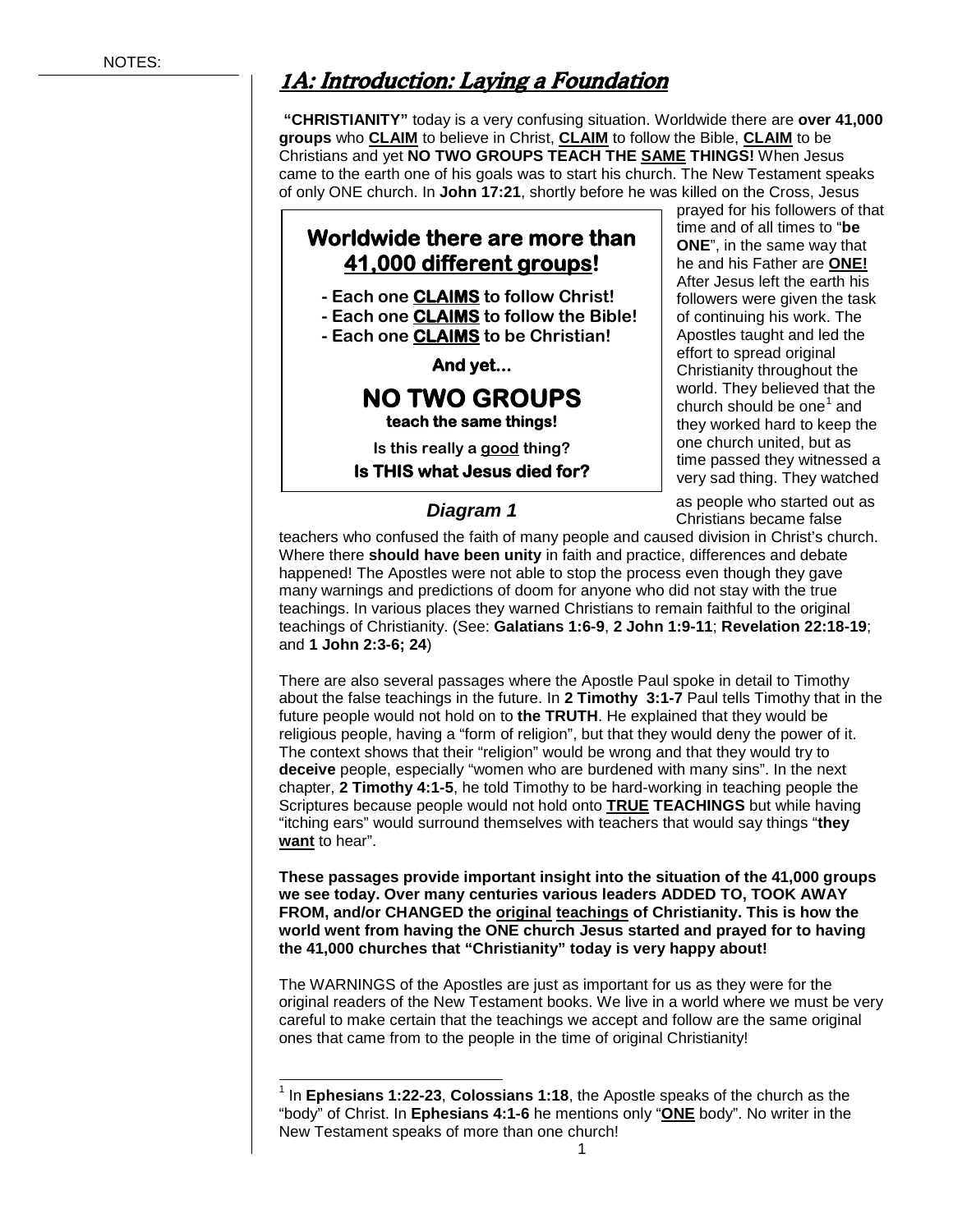**Christianity is NOT a democracy and the teachings of Christianity WILL NOT change with time. Christianity will not EVOLVE!** This is because Christianity is based upon a message from God that was revealed in its entirety and once it was completed, it was fixed and unchangeable. God is its author, Christ and the Apostles

were the messengers, through the guidance of the Holy Spirit, and the result is what WE call the Bible. (See **Diagram 2 = 2 Timothy 3:16-17**; **2 Peter 1:20-21**)

It is an undisputed fact that differences in teachings between religious groups exist today because people, whether sincere or not, use God's word outside of its **original intended context[2](#page-3-0)** .

While this is sad and creates much arguing and confusion, the situation is not hopeless. All we have to do to repair things is to get everyone to stop and apply to religion and the Bible **one of the most basic guiding principles that ALL people in ALL nations hold dear**, which is the belief that what a person says (a message) belongs to that person and that, out of respect for that person, no one should ever misrepresent that person's message in any way.



*Diagram 2*

**What a person says belongs to that person and it would be disrespectful to misrepresent that person's message in any way!**

**Our obligation is not necessarily to agree with what a person says, but to UNDERSTAND that message, as it was intended. If we decide to tell that message to other people then we must do so in a way that preserves the INTENDED meaning of the one who originated that message**. Anything less would be disrespectful and unethical! To prove the necessity of this point simply consider the following. "How do YOU feel when you are the victim of misrepresentation?" It is no different with God and HIS message! In **2 Timothy 2:14-15**, Paul spoke to Timothy about ethics **when handling the Word of TRUTH!** We must study **to UNDERSTAND God's message BECAUSE IT BELONGS TO HIM!**

<span id="page-3-0"></span> <sup>2</sup> **Context** means looking at how Bible passages fit together with the ones that come before and after. It has to do with finding out what the writer was actually saying by tracing the points he makes from paragraph to paragraph. It is not proper to take a single sentence (or verse) out of its paragraph and make it say whatever we want it to say. If our explanation does not fit back into what the original writer was saying then our understanding of the verse must be wrong. A Bible passage cannot mean something today that the original readers would not have understood it to mean during their time.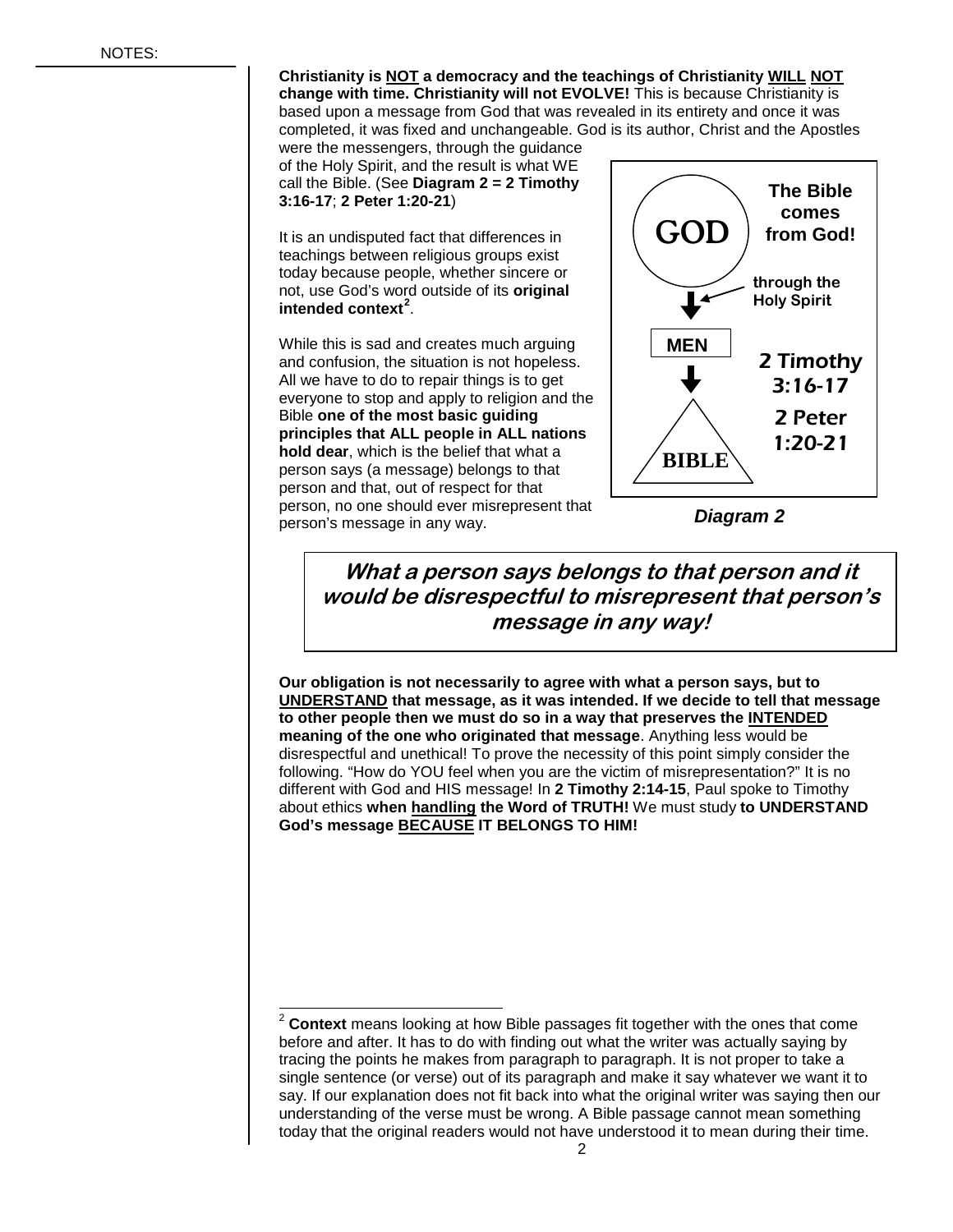People today **interpret[3](#page-4-0)** the Bible message any way necessary to support their CLAIMS about their faith! They all FEEL confident about their relationship with God. In addition, they ALL DO THINGS to help God and to show how grateful they are for all HE does for them. Even though everyone today KNOWS that different groups teach and practice different things everyone seems to think that by only looking at the fact that everyone believes in God and gives Jesus the glory and credit for everything that this will somehow cover up the differences and division that exists just below the surface.

If it was not for the story Jesus HIMSELF told in **Matthew 7:21-23**, we could join in the joy and praise God as more and more groups are added to the list of churches! In the story he speaks about some people who, at first, seemed to be very good, **humble**, religious people who were **proud** to call Jesus "Lord!" As the story continues, we are amazed to hear Jesus condemn these "good" and "active" people! His words "I never knew you" stand in contrast to their own beliefs and personal convictions! **They BELIEVED in Jesus! They WORKED for Jesus! They ALL GAVE CREDIT to Jesus! How could Jesus disown them?** The key to understanding the whole story is simple. It is **NOT** enough for us to do religious things for God and **then trust in our feelings** to judge what is "true" and what is "false"!<sup>[4](#page-4-1)</sup>

Jesus' point is simple. Each one of us must do "**the will of my Father** who is in the heavens" in order to have him as our "Lord<sup>[5](#page-4-2)</sup>" and be pleasing to the Father! According to what Jesus said in another place, **THAT WILL** is to be found in the teachings that he brought and delivered to mankind. In **John 12:44-50**, Jesus showed all of us that the teachings he gave will be the basis for the Judgment, because those teachings were not his, but originated with the Father. He was just another of the many spokespersons that God used throughout time to deliver a message to the people of the world. Because of this, **we ALL MUST STUDY AND UNDERSTAND those teachings and then FOLLOW THEM CAREFULLY AND COMPLETELY!**

If the "words I have spoken will be the judge on the last day", then does this not mean that **all TRUE TEACHINGS of Christianity must be found in the teachings of Christ?** Was this NOT the point of John in **2 John 1:9-11**? The answer must be "YES!" **to BOTH questions!** This is the reason why each person must learn to study the Bible! How can we place our trust in any other person to study for us? Can we simply trust religious leaders today who tell us that the Protestant Reformation was from God? What if they are wrong? You alone must study and decide these matters for yourself, because YOU will stand alone before the Lord and give an account for your beliefs! (**2 Corinthians 5:10**)

There are many matters that are discussed within the realm of "religion" today but few exceed the level of controversy or of social importance of "HOMOSEXUALITY". Studies from all corners of the globe show that homosexuality is becoming "**a normal and positive variation of human sexuality**" [6](#page-4-3) and this increase in social acceptance has carried over into "Christianity" so that many denominations today not only teach tolerance for the homosexual lifestyle but some even teach that God accepts it. On the other side of the issue are "Christians" who adamantly oppose homosexuality and view those who practice such as outcasts to be scorned. As is so often the case in

<span id="page-4-3"></span><span id="page-4-2"></span>

that what they <u>want</u> to hear is true even though it is really a lie!<br><sup>5</sup> Luke 6:46-49, John 14:15.<br><sup>6</sup> See Wikipedia article on Homosexuality (http://en.wikipedia.org/wiki/Homosexuality)

<span id="page-4-0"></span> <sup>3</sup> In **2 Peter 1:20-21** the Apostle Peter made a comparison between the idea of **understanding** something and **interpreting** something. Understanding means accepting the authority and explanation of another other than ourselves. Interpreting means explaining something based upon our own authority and opinion. The writers of the Bible did not receive a message from God and then write their interpretations of what they thought God was telling them. They wrote what God told them to write. **We are told to understand the Bible not interpret it!**

<span id="page-4-1"></span><sup>4</sup> **Proverbs 14:12** and **16:25**! A most amazing passage on this subject of trusting one's feelings is **2 Thessalonians 2:11-12**, where we discover that **if** people **do not want to believe and accept the truth** then God himself might cause those people to believe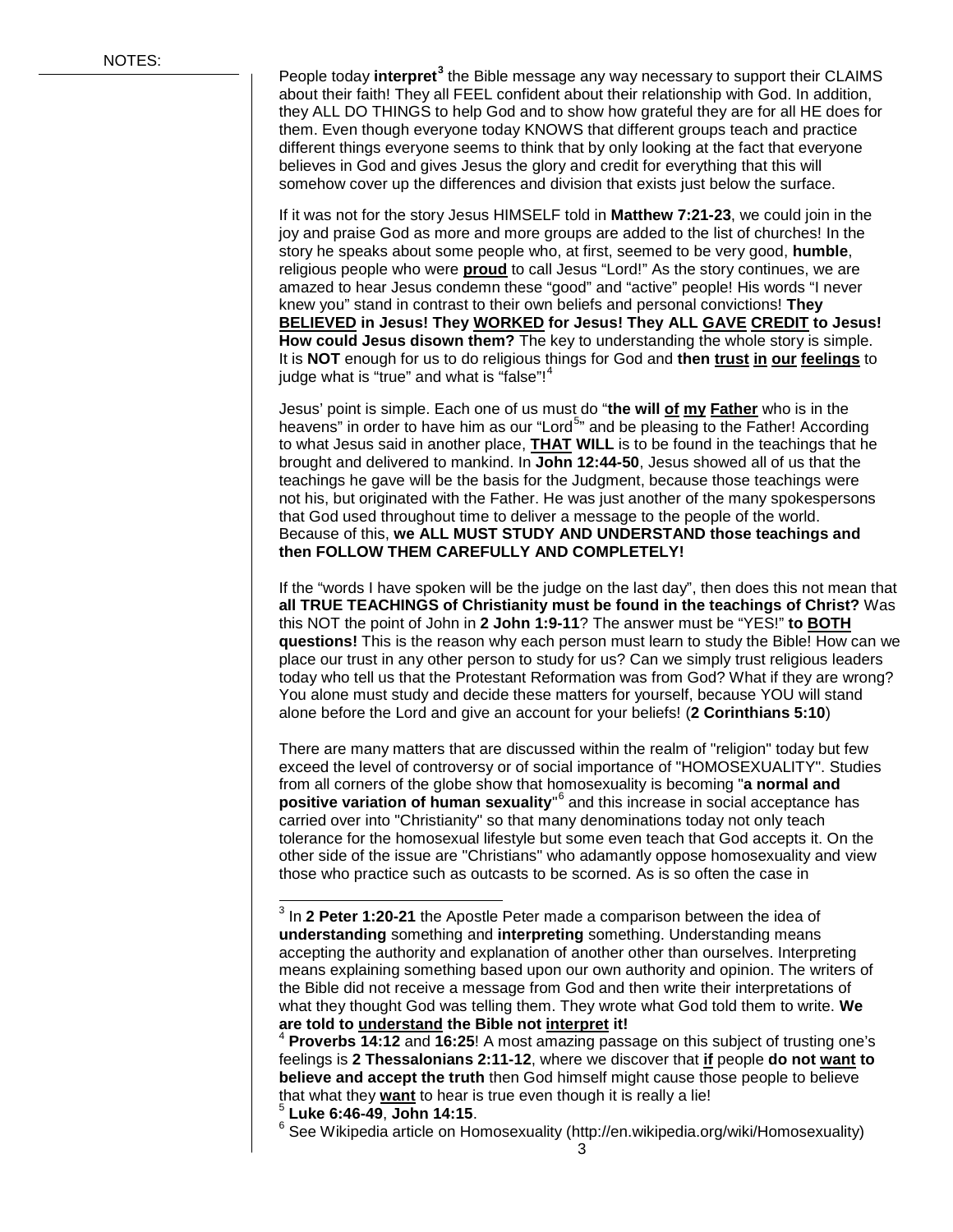"Christianity" well intentioned people circulate among the denominations searching for a church that teaches **what they want to believe** on the matter and God's on the matter gets overlooked entirely. So... what does **GOD really** say about homosexuality? The focus of this material will be, first, to examine the current status of homosexuality so that we might understand what it is and why it has become such a popular topic. Then we will explore (contextually) all available material from the Bible on the topic. Once we have completed both we can step back and see how God's view compares with the world's view and you can make up your own mind.

#### *1B: Introduction: Why THIS again?*

After our first seminar on this topic I participated in several discussions in which people with great certainty **in their hearts** expressed the belief that, **contrary to whatever the BIBLE might say**, God **DOES** accept gay people into His Kingdom and that it is cruel and bigoted to suggest otherwise! *(Emotions run high whenever this is discussed, especially in gay people who consider themselves to be Christians.)*

In contrast, the most common way people today seem to justify the homosexual lifestyle some people is to simply deny the existence of God and such folks usually believe that any "religious discussion" that questions the morality of the gay lifestyle is ridiculous. As we pointed out in the first seminar, for them, "morality" is defined by social consensus and so if enough people agree on any matter then by definition, it becomes legal! Such people maintain that in a free society, everyone has the right to pursue "life, liberty, and the pursuit of happiness" as long as they do not hurt others in the process.

As long as you deny the existence of God you can hold such a position, however, if you believe such you had better be careful how you apply the principle because the day may come when people who now practice certain patterns of social behavior you are convinced are "immoral" might use your own arguments to impose their own beliefs upon you! While this possibility concerns us we will not explore it any further. *(Perhaps in a future seminar!)* Instead, we will revisit the topic of HOMOSEXUALITY for the benefit of those who believe in God and yet **insist** that God accepts the gay lifestyle.

What seems to be an ever growing number of "Christian" supporters of homosexuality are advancing a very simple argument. "*How can 'loving God' condemn a caring, loving and devoted relationship between two people of any gender combination who commit to one another until death?*" A few actually maintain that the Bible contains examples of homosexual relationships in people who were approved by God. One such example is said to be that of David who "loved" his very close friend Jonathan; the son of King Saul. In addition, they maintain that the condemnation of homosexuality that is expressed by "conservative Christianity" is hypocrisy because many "Christian" people have sex in all forms "outside of marriage" and think nothing of it.

While you won't get any argument out of me regarding the idea of "hypocrisy" in "Christianity" today, using such an argument to justify homosexuality, or any other thing for that matter, as something acceptable to God is simply not possible. GOD'S TRUTH cannot be determined, altered, or set aside completely by reactionary human reasoning and argumentation that does not agree with the details God reveals in HIS MESSAGE!

I truly sympathize with **everyone** in the discussion, but I wish everyone would take a step back for a second and consider a couple of very important things.

<span id="page-5-0"></span> $7$  Please review the section entitled "Is homosexuality morally right?" on pages 6-7 of the first seminar's materials as well as all pages in Section 3A.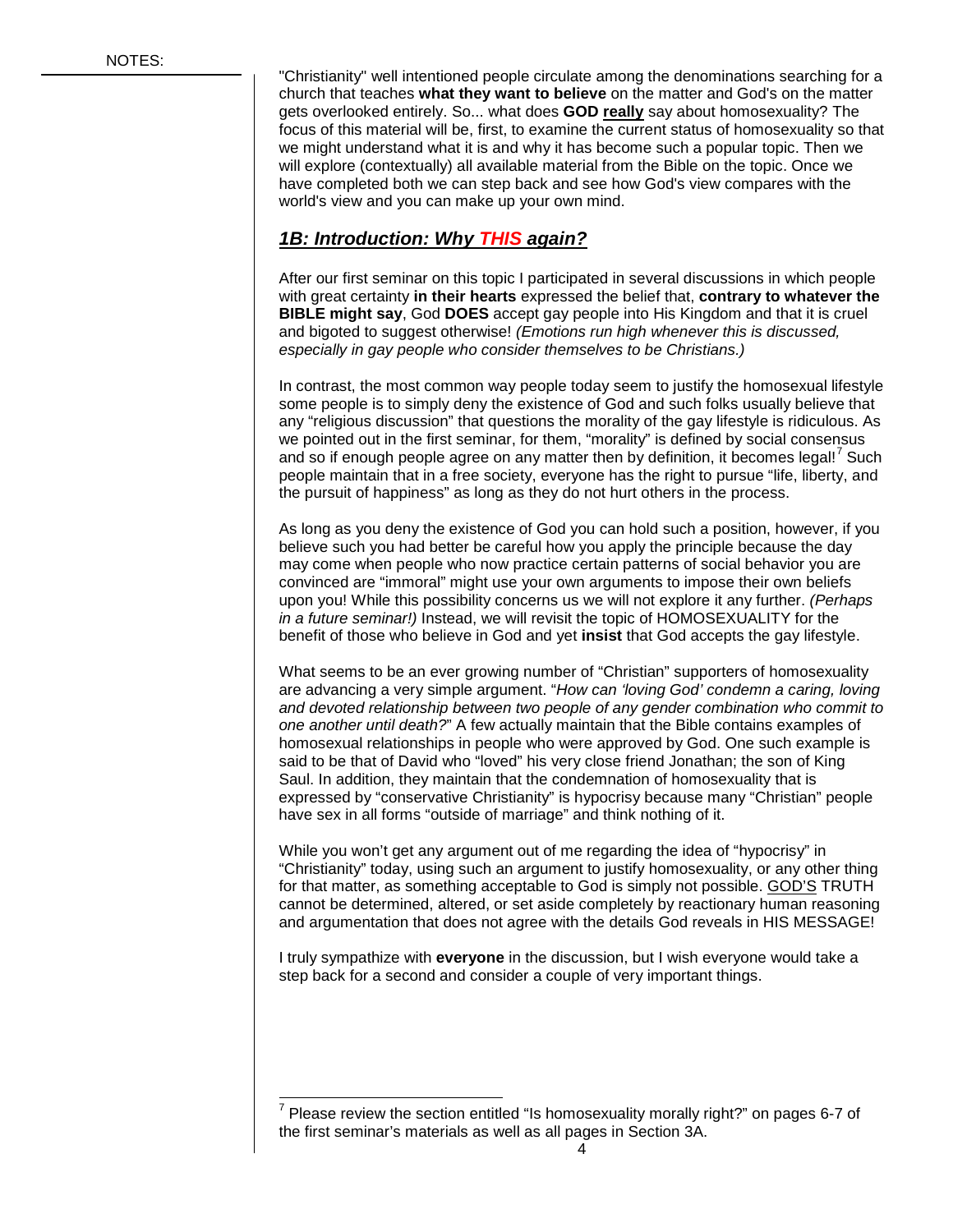#### **1) EVERYTHING that is known about God and what he thinks regarding ANY matter must be revealed!**

A person can believe in the existence of God after seeing the power and might designed into the Universe, but the Universe itself does NOT give mankind even one simple instruction from HIM. God's will cannot be discovered through science. It cannot be inferred and deduced through observing the Universe--any of it! God's existence, sure, we can KNOW there is a God by looking at what is observable in the Universe, but **GOD'S WILL** can only be known through revelation! We only know what he tells us!

There are many claimed sources of "God's will" in the world today and each one has its explanation of who God is and what his instructions are for those desiring to

receive blessings. **For anyone claiming to be a Christian, it is not possible to believe in God and say that the Bible is NOT the one true course of that will.** All "Christians" who talk about God teaching LOVE and tolerance are referring to things that are only found in the Bible. The majestic mountains, the awesome heavens, the thundering and destructive powers we see in storms and earthquakes say nothing God's instructions for man. If YOU want to know these things, you have to accept **HIS** message and that means that you must accept the Bible.

No person can FOLLOW GOD without accepting some kind of revealed message from HIM. The

### **Without the Bible, we would not know ANY DETAILS about**

**GOD JESUS SIN MORALITY SALVATION GRACE JUDGMENT HEAVEN & HELL or ANYTHING else....**

*Diagram 3*

Bible claims to be the current and final message from God; for all people living in all times. If you believe in God, then you MUST accept the Bible message. If you accept it then you must accept **ALL of it** and you also must accept that no person has the authority to add to or take away from what is found in God's message--**because it is HIS message, not yours!**

God does not instruct us on any matter through the Creation. So if we do not get our information from the Bible, from where do we get it? The only possible sources would have to be other messages (books) or through private revelations direct from God. Is there a religious book claiming to be from God that endorses the gay lifestyle? I have not yet found any. What about private revelation? As stated earlier in our first session tonight, the major reason why there are now 41,000 "Christian" churches (and counting) is because so many people claim to have some kind of personal experience and guidance from God, to the point that they no longer feel it is necessary to follow ONLY what the Bible actually says.

In response, I simply want to remind us of all the warnings we read in Section 1A of this material. They came from the time of original Christianity and were written by the leaders Jesus left behind to continue his work. Those leaders believed and taught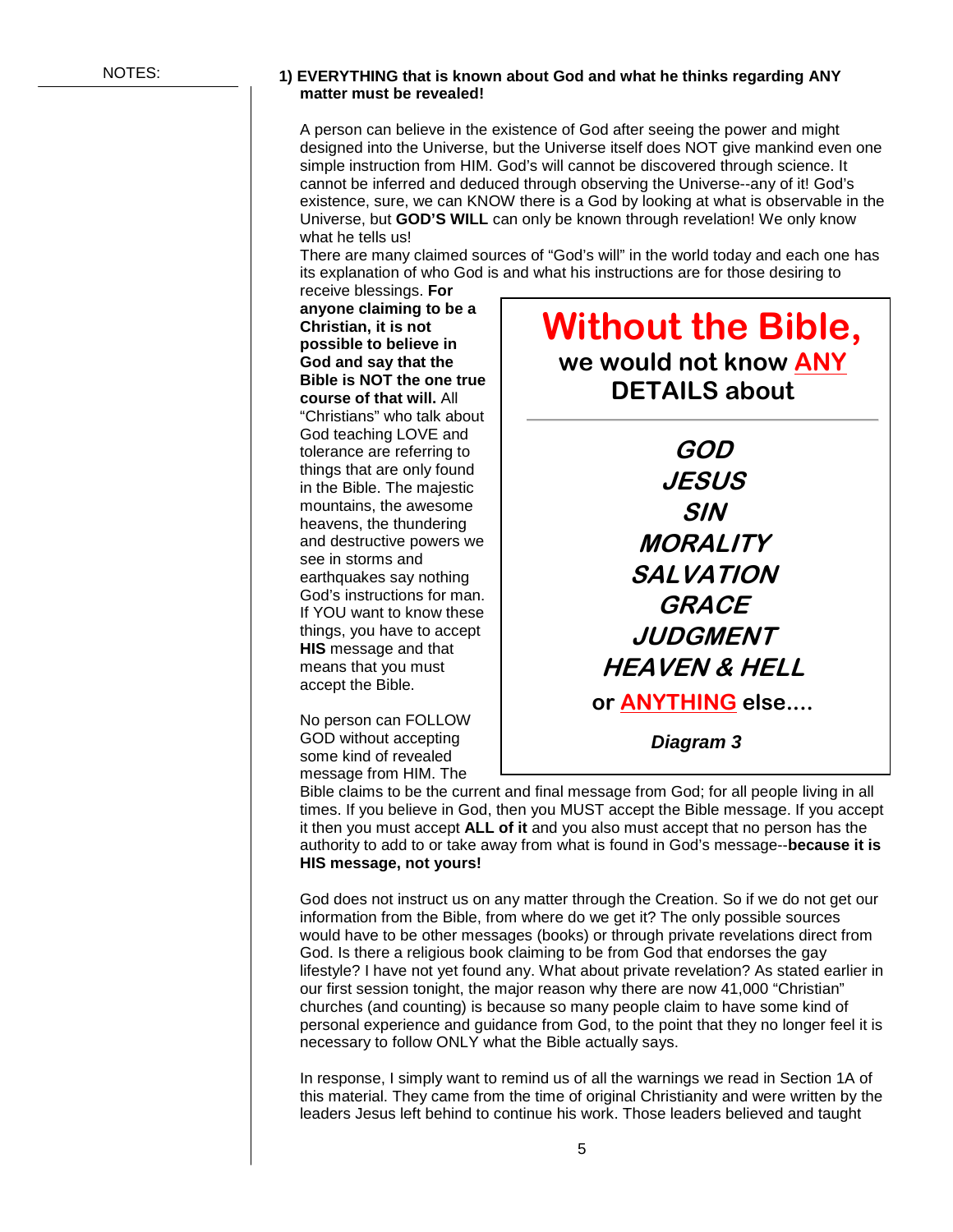that their message was from God, that it was complete, that no person (or even an angel from heaven) had the authority to change it in any way, and that any person who might come to your house bringing a message that differed in any way should not be entertained in any way whatsoever!

This is very serious business! Therefore, perhaps we had better go back and take a closer look at **what God actually says** about homosexuality!

#### **2) If we look carefully at the context of the whole Bible we see a very simple relationship principle at work in God's dealings with mankind.**

The Bible message is divided into two parts. These are what we commonly call "The Old Testament" and "The New Testament".<sup>[8](#page-7-0)</sup> Both are agreements that came from God but were offered to two different groups of people and at two different times. The OLD was exclusively for the nation of Israel and it came through Moses at Mt. Sinai when the people of Israel were traveling from Egypt to the "promised land."<sup>[9](#page-7-1)</sup> This agreement was ended by God himself because of Israel's continued disloyalty!<sup>[10](#page-7-2)</sup> It is sad to discover that "God's chosen people"--Israel--ended up in almost exactly the same situation in which they started; captives in a foreign land - SLAVES, without God! From their story, we learn what happens when people do not keep their part of an agreement with God!<sup>[11](#page-7-3)</sup>

The second part of the Bible message is the NEW TESTAMENT--or New AGREEMENT! Jesus brought this one and it turned out to be very different from the first one in that it was not exclusive to one particular nation of people! Unlike the first one, which was only for Israel, anyone from any nation could join and be counted as one of "God's people". However, this second agreement turns out to be just like the first one in that it is conditioned upon loyalty and obedience. This should not worry anyone because every relationship we humans have is dependent upon loyalty. A quick review of your own personal history of relationships is all you need to prove that this is true.

The bottom line is simple. If you wish to have a relationship with God then you had better listen to and do **what HE says!** IF a person recognizes God, be it from the words of the Bible or from the testimony of the creation, and enters into an agreement with HIM then from that point forward he/she has one responsibility and one alone; OBEDIENCE! . Listen to God, understand what he says, and obey HIM! Disobedience ALWAYS brings punishment! This is the common relationship principle foundation of BOTH Agreements.<sup>[12](#page-7-4)</sup>

I wish it were possible to agree with those who insist that God accepts homosexuality. However, that determination is not up to me. As one who claims to have a relationship with GOD, I must give way to what **HE SAYS** on the matter, understand it, and follow it no matter how I feel about it! In our first series of lessons on this topic, we noted that the passages in the Bible where God speaks on the matter state CLEARLY that God does NOT endorse homosexuality. **IF** God says it is NOT OK then how can I argue with HIM?

Oh...don't get me wrong... Of course I COULD argue and put forth whatever reasoning that might sound perfectly rational to me. I might even find a number of people who think exactly as I do on the matter, but just because a bunch of us who CLAIM to believe in God band together and SAY, "God is OK with the gay lifestyle!", or any other idea for that matter **does not make it true.** The voice of the people IS NOT the voice of

<span id="page-7-0"></span> $8$  The English word "testament" comes from a Greek word that means "agreement" or "contract."

<sup>9</sup> Exodus 19:1-5; Psalms 147:19-20

<span id="page-7-1"></span><sup>10</sup> See Jeremiah 11:1-23; 31:31-34; cf. Hebrews 8:13-ff

<span id="page-7-4"></span><span id="page-7-3"></span><span id="page-7-2"></span> $11$  1 Corinthians 10:1-12

 $12$  This is simply a paraphrase of what can be found in Ecclesiastes 12:13-14.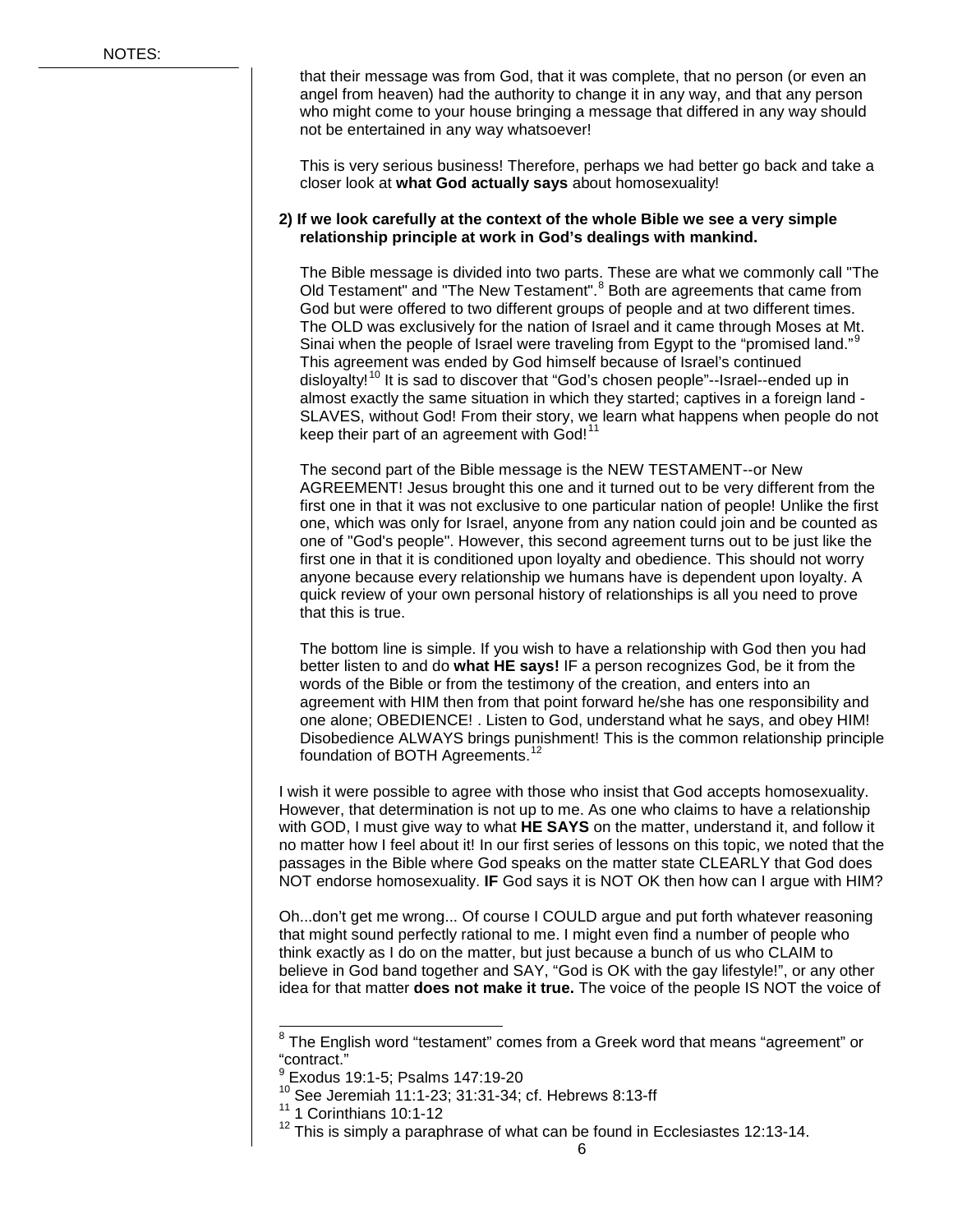God! In the first seminar we conducted on this topic we examined **in detail** what the Bible text actually says, we reported those findings, and yet many sincere people still insist that God is OK with homosexuality. In HIS message, God placed several thoughts for us to consider any time we start to think that this Christianity stuff is some kind of democracy and that God somehow speaks through the majority. In the book of Jeremiah, in Chapter 10, the prophet speaks about the sad state of Israel and its lack of loyalty.

In the course of delivering his message, he says,

*"I know O Lord that the way of a man is not his, neither will a man go and direct his own journey." (Jeremiah 10:23)*

The prophet Isaiah, speaking about this reality, quotes God as saying,

*"For my plans are not like your plans, nor are your ways like my ways, says the Lord, but as the heaven is apart from the earth, thus also my way is apart from your ways and the results of your thoughts apart from my thought." (Isaiah 55:8-9)* 

In addition to these there we need to look at 1 Corinthians chapter 2. If we begin at the start of the chapter we find the writer, Paul, speaking about how his message to these people, when he first came to see them, was not one that could be learned by human learning. In verse 7, he speaks about the message being based upon a "*hidden wisdom*" which comes from God, which no person of this world can discover or figure out. In verse 10, he adds that God, "*revealed it to us*". How did GOD **reveal** it? Through HIS Spirit, which we have learned in past studies was the guide for those whom God used to deliver HIS message that we call the Bible.

If there is any doubt in your mind regarding Paul's point then the simple question he asks, in verse 11, should cause all of us to think carefully about trusting in our own opinions, or in the opinions of others, in supposed messages 'from the Holy Spirit', or in the "crowd mentality" that seems to be guiding much of what is claimed to be Christianity today. It is a common sense question that puts everything we have so far suggested into perfect perspective...

*"For who among men knows the things of the man except the spirit of the man that is in him?"*

Simply put, I can only KNOW what you are thinking if YOU TELL ME!

Paul continues,

*"In the same way, no one has known the thoughts of the God except the spirit of the God."*

In verse 12, he then continues,

*"And we did not receive the spirit of the world, but the spirit which is from the God, so that we might know the things undeservedly given to us by him."* **[13](#page-8-0)**

Paul's argument here makes the diagram on page 10 absolutely true! The only way **we can know** what God is thinking is **IF he tells us.** It cannot be figured out by man's wisdom. It must be revealed and what HE tells us, then, is **HIS** message! The Bible is this message. Therefore, as mentioned repeatedly from the start, the issue regarding God's **alleged** approval or disapproval of homosexuality **is decided by what GOD says**, not by what man says!

We really need to go back to the passages about homosexuality and probe deeper.

<span id="page-8-0"></span><sup>&</sup>lt;sup>13</sup> This should remind us of Peter's discussion in 2 Peter 1:20-21!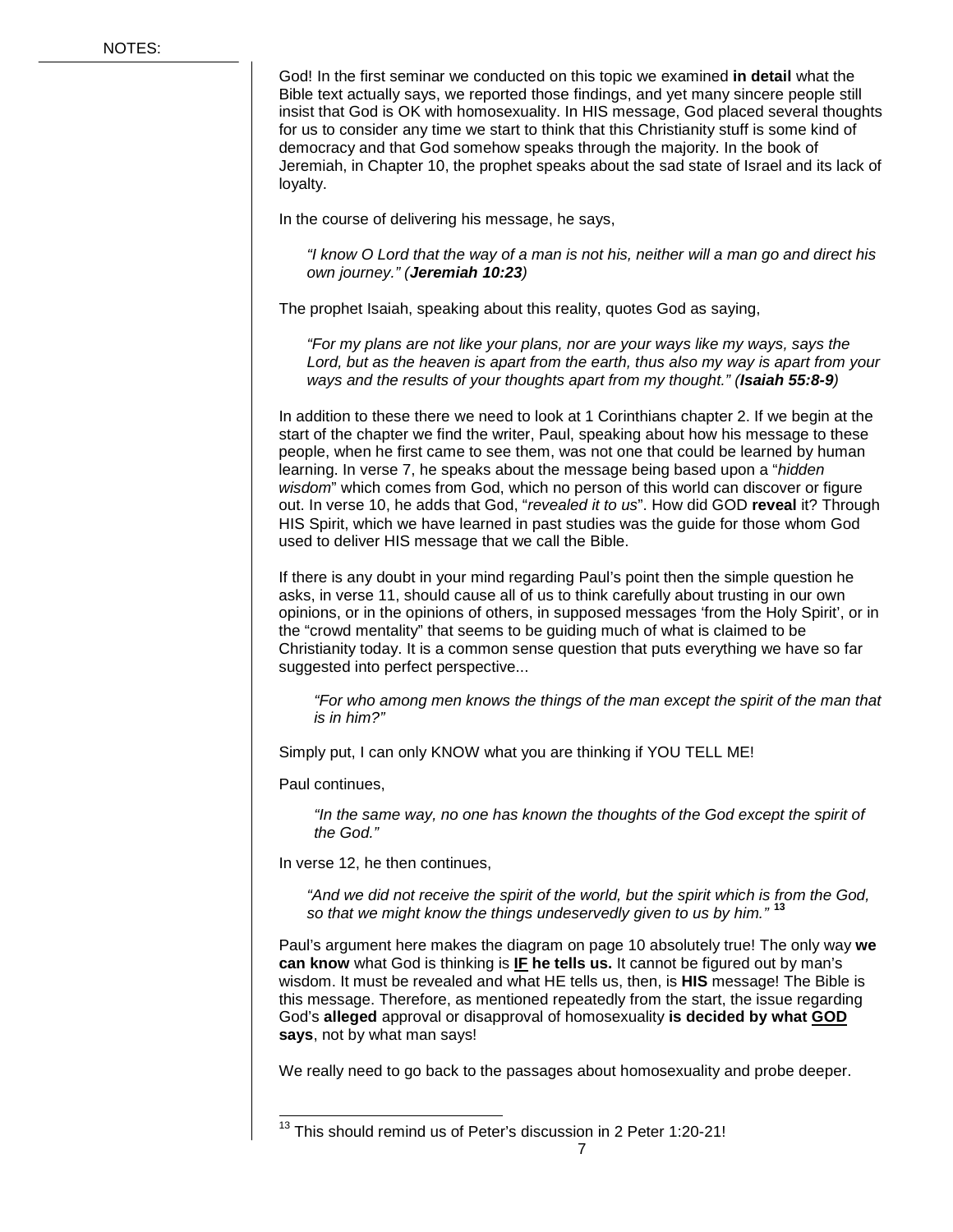Before we continue, I want to point out something you already know. **I am nobody!** DO NOT accept anything you read in this material without **first checking the information for yourself. IF** you find this to be an accurate representation of the context, then believe it because it is true, then help others to see the context and they will discover TRUTH. TRUTH is always true no matter who speaks it because it sets us free from confusion. Someone famous once mentioned this...<sup>[14](#page-9-0)</sup>

### *2A: Can a loving God condemn people who love each other?*

Back in **Section 1B**, we mentioned how many sincere people who claim to be Christians are coming out in support of the gay lifestyle. When they see the loving, caring, devoted relationships of their gay neighbors and co-workers, and they see these folks with a sincere "love" for God in their hearts, they reason, *"How can a loving God condemn people who love each other - regardless of their gender?"* The more public the gay lifestyle becomes, the more straight people come to realize that gay people are just people. Some are good and some are not. All are just trying to find a place in the world, experience the same challenges, and seek after the same happiness as all other people in the world. They can be good and decent people when it comes to supporting community and being loyal friends and neighbors.

This fact causes many "Christians" to doubt whether the harsh position of intolerance they were taught in the past can be correct, especially when so many gay people now claim to be "Christians" and profess a "deep love" for God and Christ. In their hearts they wonder, *"How can this be WRONG?"*

Seeing that there is so much confusion in people's hearts in this matter, and yet remembering that God's thoughts are not like ours, we need to review the main passages in both the Old Testament and the New Testament that speak directly about the topic so that we can make **absolutely certain** that we did not misread something when we first studied them during the first seminar. (It is always important to check and re-check findings to make certain the process was carried out correctly and in context.)

The information found inside the text of the Old Testament focuses upon two passages. **Leviticus 18:22** speaks about sexual intercourse and **clearly** prohibits any man from having sex with another male. Literally it speaks of a man lying down in bed with a man as lying in a marriage bed with a woman. God considers the act of doing this to be "**detestable**" according to the text.

This same prohibition is repeated in **Leviticus 20:13** where we see the same wording as before. However, this time the punishment of **death for BOTH men** is stated. Why? Because they have done something God thinks is **detestable**! Please do not misunderstand this. God is CLEAR in these passages. Men having sex with other men is detestable.

Notice how there is no consideration whatsoever given for those men who **care deeply for one another** or for the **degree of commitment** the men might have for one another. There is also no consideration for what people might think a "loving God" should or should not do in such cases. God says the act of homosexual sex is detestable! To argue the point was useless.

#### **SO WHAT ABOUT DAVID AND JONATHAN?**

Is it possible that David was involved in a homosexual relationship with his best friend Jonathan? The story of David and Jonathan clearly shows that they were very close. They "loved" each other very much and they made a special agreement between

<span id="page-9-0"></span><sup>&</sup>lt;sup>14</sup> Jesus in John 8:32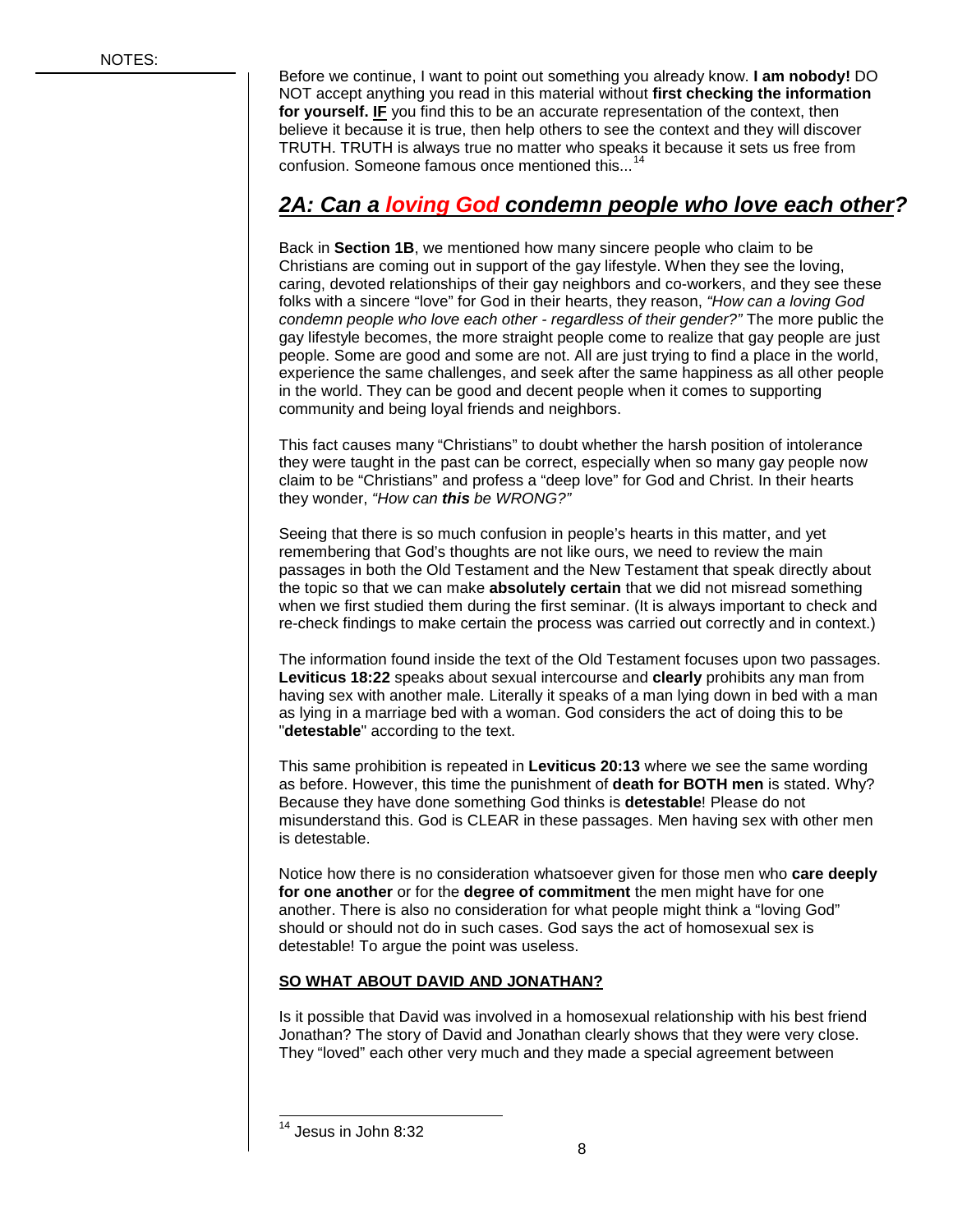them.<sup>[15](#page-10-0)</sup> However, there is no evidence that this love was anything more than a deep friendship love. [16](#page-10-1)

None of the other evidence regarding these two men (historical or otherwise) indicates that they were ever involved in a sexual relationship with one another or **any other men**.

For starters, David and Jonathan were Israelites and as we have seen above homosexual relationships were prohibited in God's law. Because they were in highly visible positions, David and Jonathan would not have been able to hide such a relationship and **if it existed** it would be difficult to believe that the prophet Samuel would NOT have condemned such a relationship.

In addition, we also know that BOTH David and Jonathan had heterosexual relationships. Both had wives and both had children. Jonathan's son was handicapped. After Jonathan died and he became king over all Israel, David took care of Jonathan's son because of his close relationship with Jonathan.

Finally, there is the simple fact that **God CHOSE David to be the king** of HIS people. The God who despises homosexuality would not choose a gay man to be **HIS** king!

Before we end this section of material, it is important for us to consider the context of how God defined sexual morality in HIS law. If we go back to the Leviticus passages cited earlier we find that aside from homosexuality, there were other acts that God considered to be just as detestable as that.

- If a man or woman had any kind of sexual contact with an animal they were to be put to death.<sup>[17](#page-10-2)</sup>
- The punishment for adultery was death for BOTH parties.<sup>[18](#page-10-3)</sup>
- People were forbidden to have sexual relationships with close relatives.<sup>[19](#page-10-4)</sup>
- If a man had sex with an unmarried woman he had to marry her.<sup>[20](#page-10-5)</sup>
- If an engaged woman was raped and did not cry out both she and the rapist would be killed but if an engaged woman was raped and cried out only the rapist would be killed. $^{21}$  $^{21}$  $^{21}$

It must be noted here that these laws we found formed the basis of a special agreement or contract between God and the people of Israel. It was exclusively offered to Israel alone and no other nation had this agreement. The agreement began at Mount Sinai recorded in Exodus 19 - and was the guiding law for the rest of what we call the Old Testament era. The other nations of the time did not have this agreement<sup>[22](#page-10-7)</sup> and thus basically operated in a situation similar to what we see in our world today, where laws and moral standards are determined by "social norms". Historical records indicate that all ancient civilizations, who took their moral direction from what was considered acceptable to culture and society, struggled to maintain consistent moral values from generation to generation just as modern people do!

<span id="page-10-0"></span> <sup>15</sup> 1 Samuel 18:1-4; 20:8, 17, 23.

<span id="page-10-1"></span><sup>&</sup>lt;sup>16</sup> The word **AGAPE** - which simply means doing what is best for someone regardless of how you feel - is found in the Greek text. There is no sexual implication in this word.<br><sup>17</sup> Exodus 22:18, Leviticus 18:23; 20:13<br><sup>18</sup> Deuteronomy 22:22

<span id="page-10-2"></span>

<span id="page-10-3"></span><sup>&</sup>lt;sup>19</sup> Deuteronomy 27:20-23

<span id="page-10-5"></span><span id="page-10-4"></span><sup>&</sup>lt;sup>20</sup> Deuteronomy 22:28-29

<span id="page-10-6"></span> $21$  Deuteronomy 22:23-25

<span id="page-10-7"></span> $22$  Psalms 147:19-20... Why were the other nations rejected? Deuteronomy 9:4-5; 18:12; also Leviticus 18:24-25.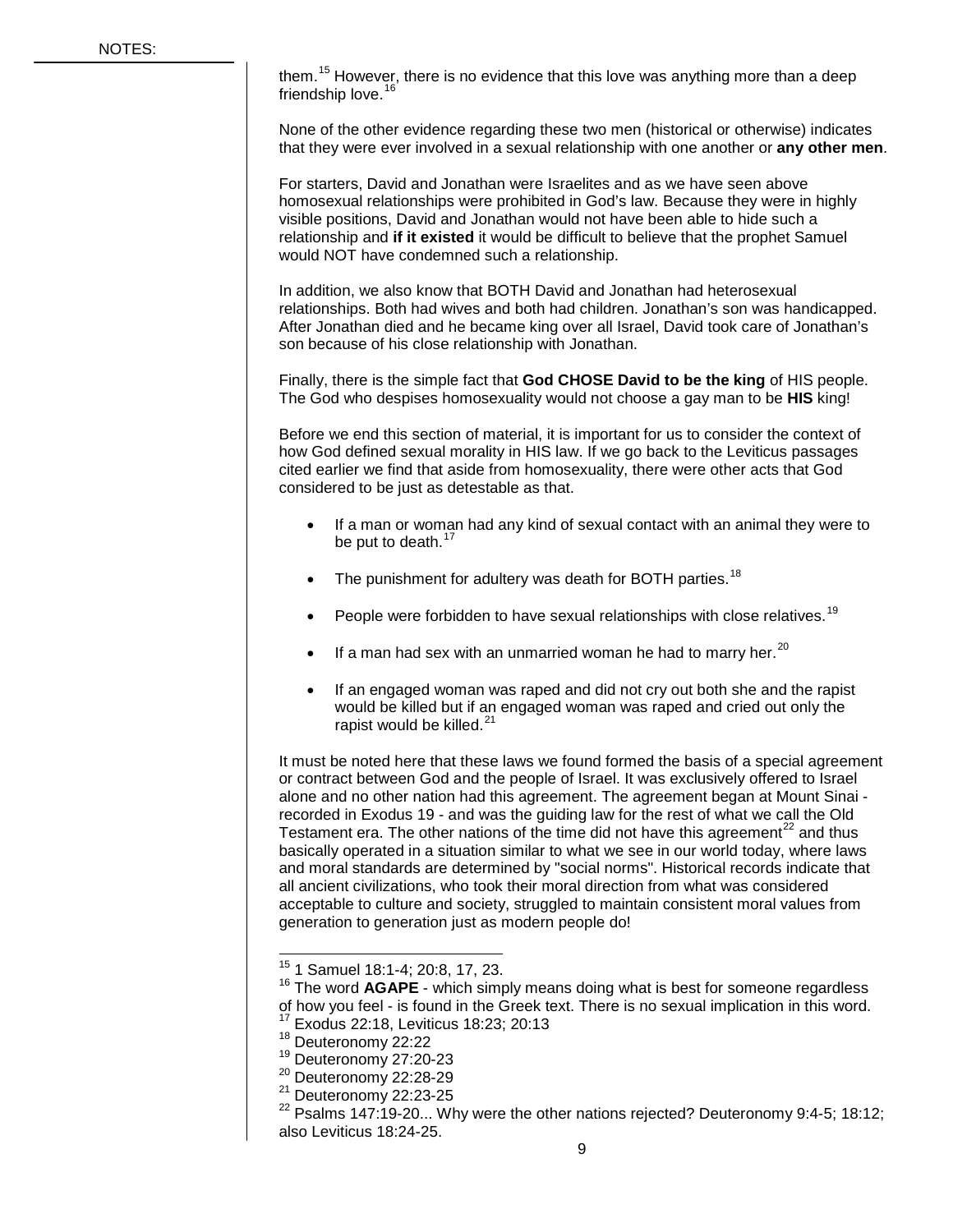In contrast to this, **God gave one consistent moral standard** for HIS people and as long as they followed that standard of behavior they would be accepted by HIM.

In summary, we reviewed the Old Testament passages and confirmed that God has a very clear opinion about **sexual morality**. As far as homosexuality is concerned God's opinion seems pretty clear. If a male had sexual intercourse with another male then BOTH were to be killed! Putting this into context with the rest of the evidence, God not only prohibited homosexuality, but also bestiality, incest, adultery, and all sex outside of marriage. Having sex with an unmarried person meant you were married! Violations of those laws were considered **detestable** by God and **HE ordered** those guilty to be punishable by death!

This is what we found in the Old Testament the first time. Is there anything different that we found this time that would change the conclusion? Unfortunately not...

However, to be fair, we really need to review the information we found about homosexuality in the New Testament to see if we overlooked something the first time. Remember that there are things God said in the Old Testament that **HE himself** altered, and sometimes even eliminated, in HIS New Testament message.<sup>[23](#page-11-0)</sup>

### *2B: It's in the words GOD CHOSE to represent HIS opinion!*

Many people today claim that God teaches this or that he says that and there are churches and teachers that will say just about anything any person is looking to hear about God and religion. 41,000 churches and counting, remember? What people seem to forget is that the only word on any topic that matters is God's word. He is the only God and his message is the only one that contains HIS thoughts! Therefore, in the final analysis, we really need to find out **what God has to say** on the matter. We just finished a review of the main Old Testament passages and what we found was not at all supportive of homosexuality.

The first time we looked at homosexuality in the New Testament, we began our search with **Romans 1:18-32**. We really need to start there again because this is where the topic is discussed with the most detail.

Looking at the context of what Paul is saying, he talked about God being very **ANGRY**! Why is this? Because even though people KNEW that God existed they denied HIM and held back the truth from themselves.

Then Paul said...

*22 Claiming to be wise they were made to be fools, 23 and they exchanged the glory of the incorruptible God for the likeness of an image of a corruptible man, and of birds, and of four-footed beasts, and of reptiles.*

Because these people did not honor God they changed Him to become what THEY WANTED. All of this happened because they refused to accept Him even though they knew deep down He existed! As the text said, "they were made to be fools" and God was indeed angry.

<span id="page-11-0"></span> $23$  One major example is that God gave 10 commandments in the OLD Testament (Exodus 20:1-17), but he only gives 2 commandments in the NEW (Matthew 22:34-40). In addition, the OLD had a priesthood that offered animal sacrifices, but the NEW does not have animal sacrifices. The OLD set aside the seventh day as special, called Sabbath, while the NEW completely does away with Sabbath and sets aside Sunday, the first day of the week, as a special day for Christians. .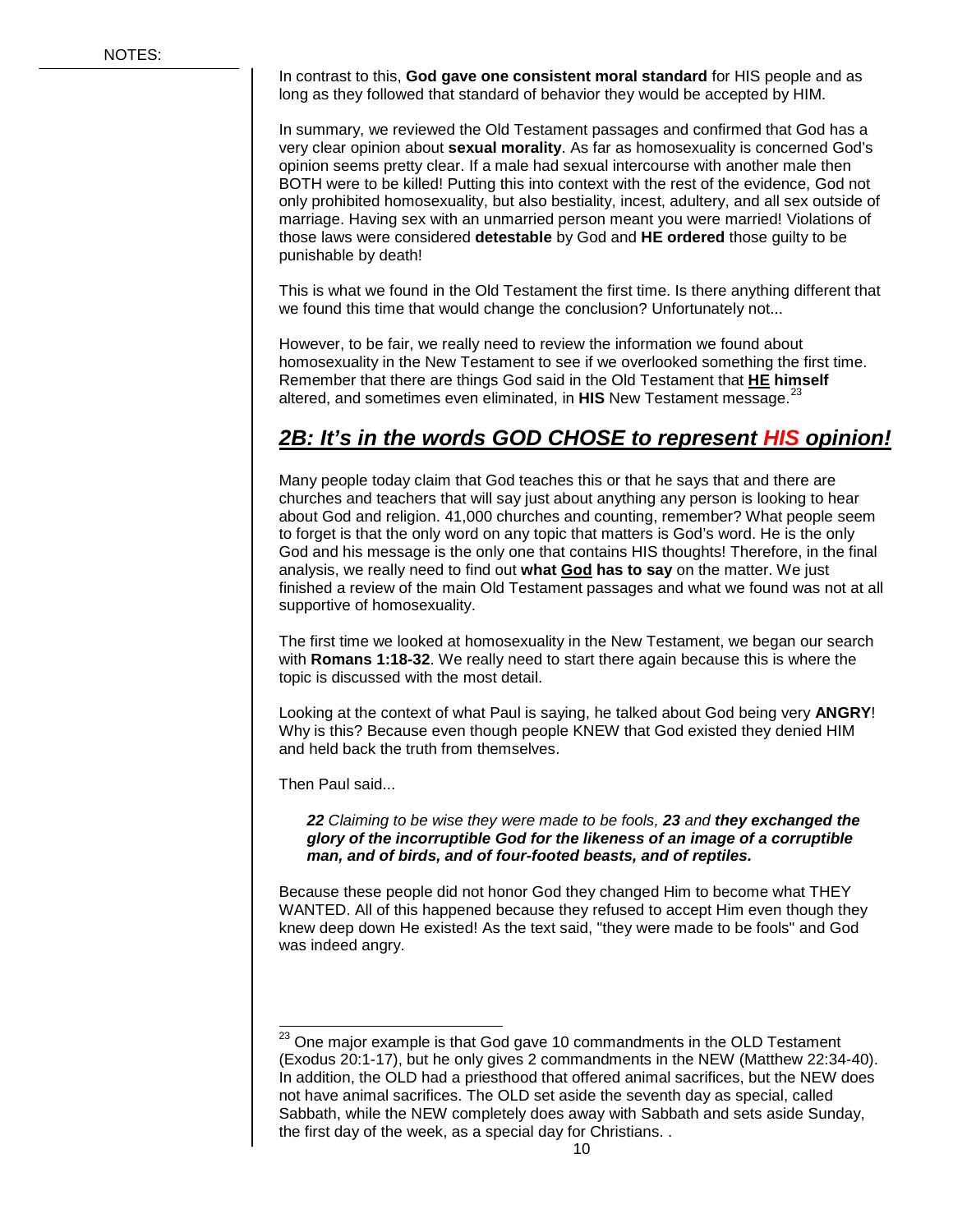Paul did not stop there. In verses 24-25 we found ...

*24 Wherefore, the GOD GAVE THEM OVER in the eager desires of their hearts into an uncleanness of the dishonoring of their bodies among themselves; 25 who exchanged the truth of the God for a lie and they were devoted to and served what was created instead of the one who created, who is praised for ever. Amen!*

Because God was angry, **HE let them do whatever they wanted**. This happened because **they insisted** upon making up things to replace the truth of God with a lie which came from within themselves! $24$  He also gave the first hint of what comes next; *"into a dishonoring of their bodies."*

What was this "dishonoring of the bodies" all about? Paul continued his thought in verses 26-27...

*26 On account of this the GOD GAVE THEM OVER into a suffering of dishonor, and the females exchanged the NATURAL INTIMACY for that which is against nature. 27 And likewise the males, after leaving behind the NATURAL INTIMACY of the female, were burned out with longing in their desire for one another, males with males, accomplishing for themselves the shame and receiving in themselves the fair penalty which was necessary for their deception.*

Here is the place where God speaks about homosexuality in **HIS** NEW message.

First, there is the point about **natural intimacy** (verse 26). From the beginning of the Bible, God has defined this as males with females. The point here is that it is **against nature** for females to be with females or for males to be with males!

In verse 27, such a relationship is considered shameful and they are deceiving themselves. There is also an idea that those who do such things will receive some kind of "fair penalty" for their deception. This word could also be translated "payback" and one cannot help but wonder if this could be connected to all of the sexually transmitted diseases associated with the homosexual lifestyle.

There is one more point to take note of. Because people did this **God MADE IT** so that they would be **consumed** with passion for one another. He also placed into the situation a **fair penalty!**

There is still more in the passage...

*28 And just as they did not approve to have the God in their knowledge, the GOD GAVE THEM OVER into the un-approved mind, to do things that should not be done; 29 having been filled with every injustice, evil, greed, badness, filled with envy, murder, quarrels, deceit, meanness, gossip, 30 slander, hating God, violence, arrogance, boasting, thinking up bad things to do, being disobedience to parents, 31 stupid, untrustworthy, heartless, unmerciful, 32 who, while knowing God's judgment, that those who practice such things are worthy of death, not only do they do them but they approve those others who also practice them.* 

Wow! We need to understand that there is a much larger picture here than just what God says about homosexuality. All people are supposed to live under God's authority. If everyone did this then there would be no problems in the world. Problems exist because people refuse to submit to God. They desire to do what pleases themselves. Paul's point here is simple. If you want to do this you are free to do so.

Verse 32 represents the typical situation where someone does a bad thing, which he/she KNOWS is "bad". When they are caught, the response is "everybody is doing it!" The problem with this is simple. It is not before other people that one must make a defense of the actions one does. Rather, it is before Jesus on the Day of Judgment!

<span id="page-12-0"></span> $24$  This same idea is mentioned by Paul again in 2 Thessalonians 2:9-11!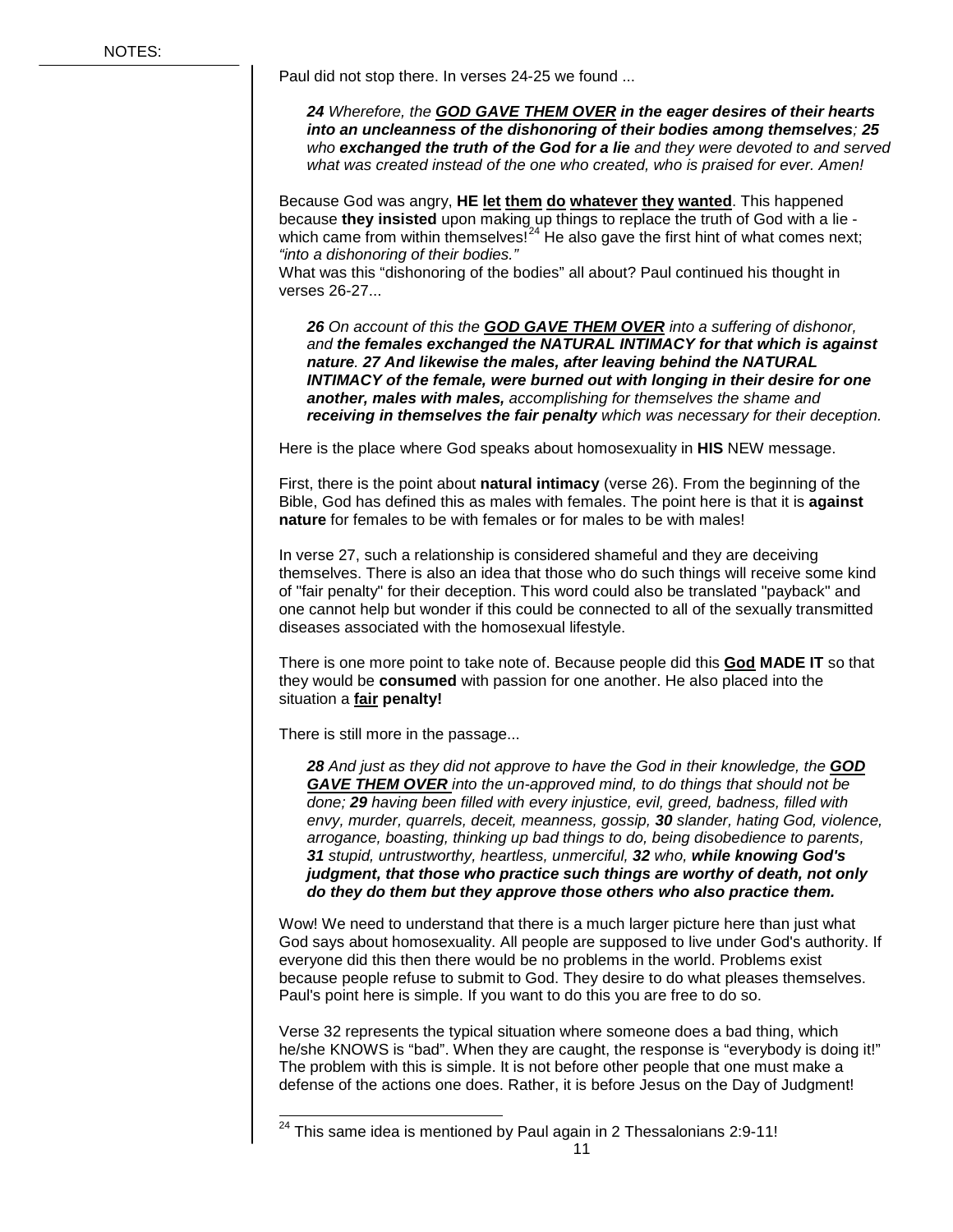Even though the context of Romans 1 is much larger than our study of homosexuality it is still an important piece of evidence to consider. There is one other passage that we need to look at before we end our research into the matter.

Let's go back and look again at **1 Corinthians 6:9-11**. [25](#page-13-0)

*9 Or do you not know that unjust people will not inherit God's kingdom Do not be deceived! Neither sexual immoral people nor idolaters, nor adulterers, nor effeminate men, nor men who have sex with other men, 10 nor thieves, nor greedy people, not drunks, not slanderers, not violent people will inherit God's kingdom! 11 And some of you were these things; but you were washed and set apart as special, but you were made right in the name of the Lord Jesus Christ and in the Spirit of our God!*

The topic of discussion here is **WHO will inherit God's Kingdom**. The Corinthian Christians were a tough bunch of people who came from a culture that was every bit as worldly as any that ever existed and will ever exist again! Looking at the list of things Paul mentions we can see that these people struggled as Christians with these issues. From what he says in verse 11, we can see that some of those Christians WERE these kinds of people BEFORE.

However, what is Paul's point? It appears that he is saying that they cannot continue doing THOSE THINGS and expect to "**inherit God's Kingdom**". That can only mean one thing. Doing those things--ANY OF THEM--**IS NOT** acceptable to God.

Let's begin in verse 9.

- 1. He tells them not to be "deceived" .. "no unjust person will inherit God's Kingdom."
- 2. Then he mentions "**sexual immorality**" and if you look at the secular dictionaries for Greek of that period you will find that this term was a general one that could cover any and ALL kinds of sexual things. The New Testament seems to use this term a lot to refer to sexual relations between people who are not married. This would mean that Christians ARE NOT supposed to "sleep around"... period.
- 3. Next in the list is "**idolatry**", which in that time was the practice of people keeping images in their houses to represent their "gods" and they would make shrines and treat them as if they were alive. (BOTH Agreements show that God does not like this one!)
- 4. Next is "**adultery**", which is defined in the secular dictionaries of that time's usage as sexual relations with someone who is not your spouse.
- 5. The next word literally meant "**soft**" in the language of the day, but just as we often use words to have a double meaning this was also used to describe a man who was what might be referred to as "**effeminate**". (You cannot argue with the language... And please don't shoot me! I have not claimed to know anything. Check it for yourself... please.)
- 6. The next word is **ARSENOKOITES (***άρσενοκοίτης***)**. It is a simple compound word. The first part is the word is the word for a male (ARSEN-) and if you look carefully at the second part you really do not even need the dictionary to figure out what it means. We have the English word "coitus" that represents the act of sexual intercourse. This second part of this compound word is where that English word came from. This compound word is very clear and is impossible to be misunderstood. It specifically speaks of "**a male having homosexual sex with another male**." There is no "wiggle room" in this passage because this word did not mean anything different during the time of the Bible. This passage is directly speaking about someone being accepted BY GOD into HIS KINGDOM.

<span id="page-13-0"></span><sup>&</sup>lt;sup>25</sup> See also 1 Timothy 1:8-11 for an additional list that includes  $\dot{\alpha}$ ρσενοκοίτης..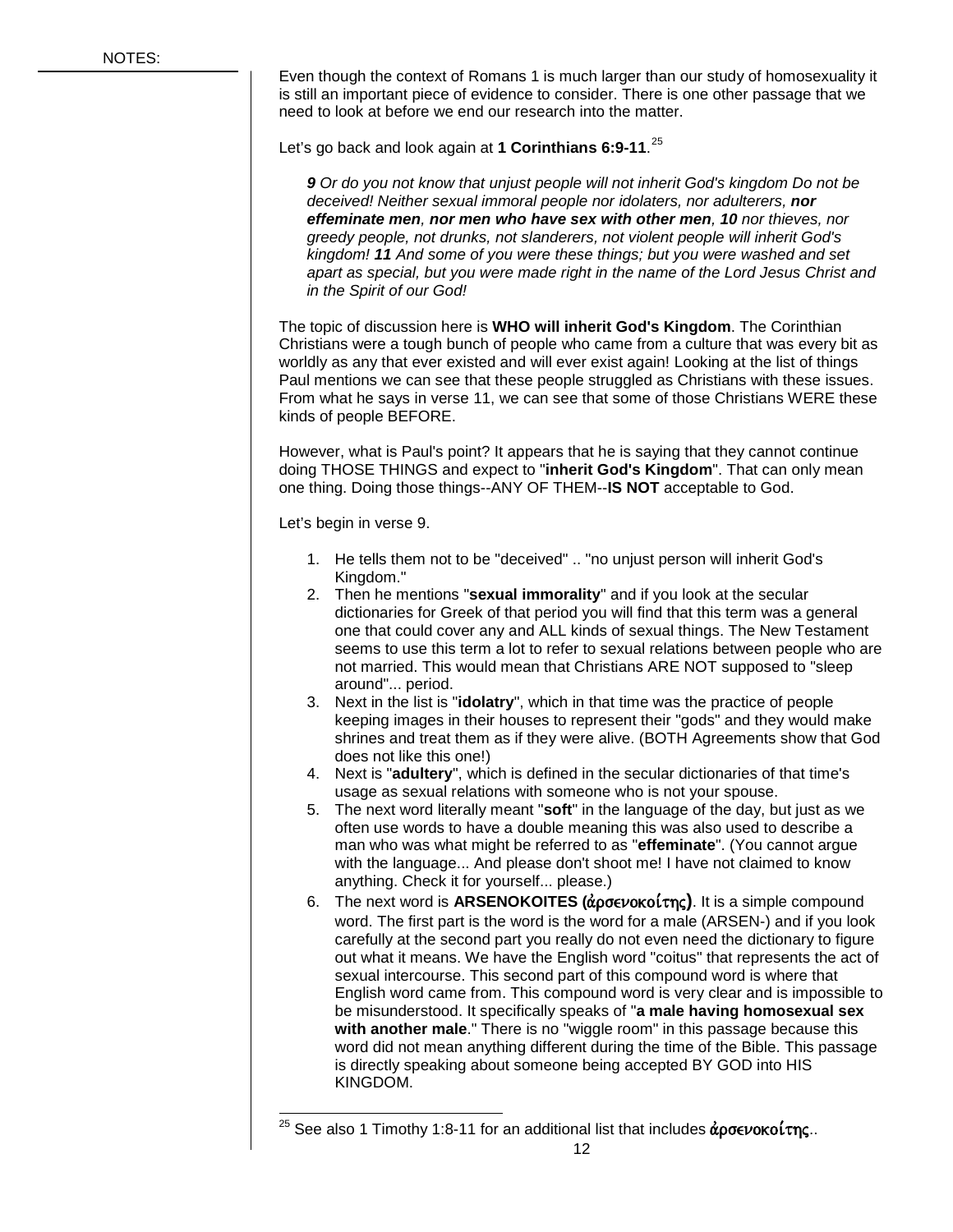7. There are additional things God does not like. **STEALING**, **BEING GREEDY**, **BEING A DRUNK**, **BEING ABUSIVE** or **SLANDEROUS**, just **BEING DOWNRIGHT MEAN AND NASTY** to the point where all you want to do is devour people like a wolf kills and eats whatever it wants (ravenous)!

PLEASE do not misunderstand the point of the passage. **God says that NONE OF THESE KINDS OF PEOPLE are going to heaven!** This means that being single and having heterosexual sex with other single person, or being a married person having adulterous sex, is just as detestable to God as being a homosexual--and this is **not JUST about sex!** Being a greedy person, or being an alcoholic, or a drug addict, or a thief, is just as detestable to God as being a homosexual. $^{26}$  $^{26}$  $^{26}$ 

There are no exceptions or "considerations" to be given by God. The only option a person who wishes "inherit God's Kingdom" is simple. **DO NOT DO THEM!** ... **ANY OF THEM!!! If you are doing them, then STOP DOING THEM! ALL of them!**

#### **ARE CHRISTIANS HYPOCRITS?**

Earlier in this material, I mentioned how many in the gay community despise the "Christian" world's condemnation of the homosexual lifestyle because they see great hypocrisy in the lives of many people who CLAIM Christians. For example, a Christian father will condemn his gay son's lifestyle, but not condemn his daughter who is having regular sexual encounters with her boyfriend! A preacher will condemn the homosexual lifestyle while several of the teenage church members are regularly having sex with one another or their respective boyfriends or girlfriends from other churches, and/or while several adult members are involved in adulterous relationships. It is unfortunate that these things DO happen.

So... Do we then ignore what God says because some people who CLAIM to be HIS followers are not doing right? Of course not! God's truth is not set aside just because some people know what it is but choose not to follow it. This is precisely why God, through Paul, wrote the material in I Corinthians 6! God had Paul write those words so that EVERYONE would know that you cannot fool GOD and that God is no fool!<sup>[27](#page-14-1)</sup>

God clearly has standards that HE EXPECTS all people to live by! From what we have seen those standards have not changed since the very beginning of time. Only those who submit to HIS standard will go to Heaven! So forget about what other people say or do! EVERYONE will be judged for their own choices and actions.<sup>[28](#page-14-2)</sup>

### *3A: Is homosexuality the REAL issue here?*

We began this material as an attempt to answer some of the objections raised after our first seminar on the topic of homosexuality, but the real issue here goes way beyond homosexuality.

KNOWING the true will of God! This is the real issue.

Our situation is similar to what Paul described in Romans 1. We have three types of people. One group, like the non-Jews Paul spoke about, recognize that there is some kind of power at work in the universe but they refuse to acknowledge it as God! As a result, they use human reasoning to piece together a story in their hearts and minds that satisfactorily explains things to their liking. These folks BELIEVE their stories, and they find creative ways to support and spread their opinions to others. They operate under the premise: *"The more people I can convince to believe my story, the more likely it is to be true!"* Because they know God exists, but deny him, HE gives them over to their own deception.

 $26$  Please do not forget the list in 1 Timothy 1:8-11!

<span id="page-14-1"></span><span id="page-14-0"></span> $27$  Galatians 6:7-8

<span id="page-14-2"></span><sup>28</sup> 2 Corinthians 5:10; Romans 14:10-12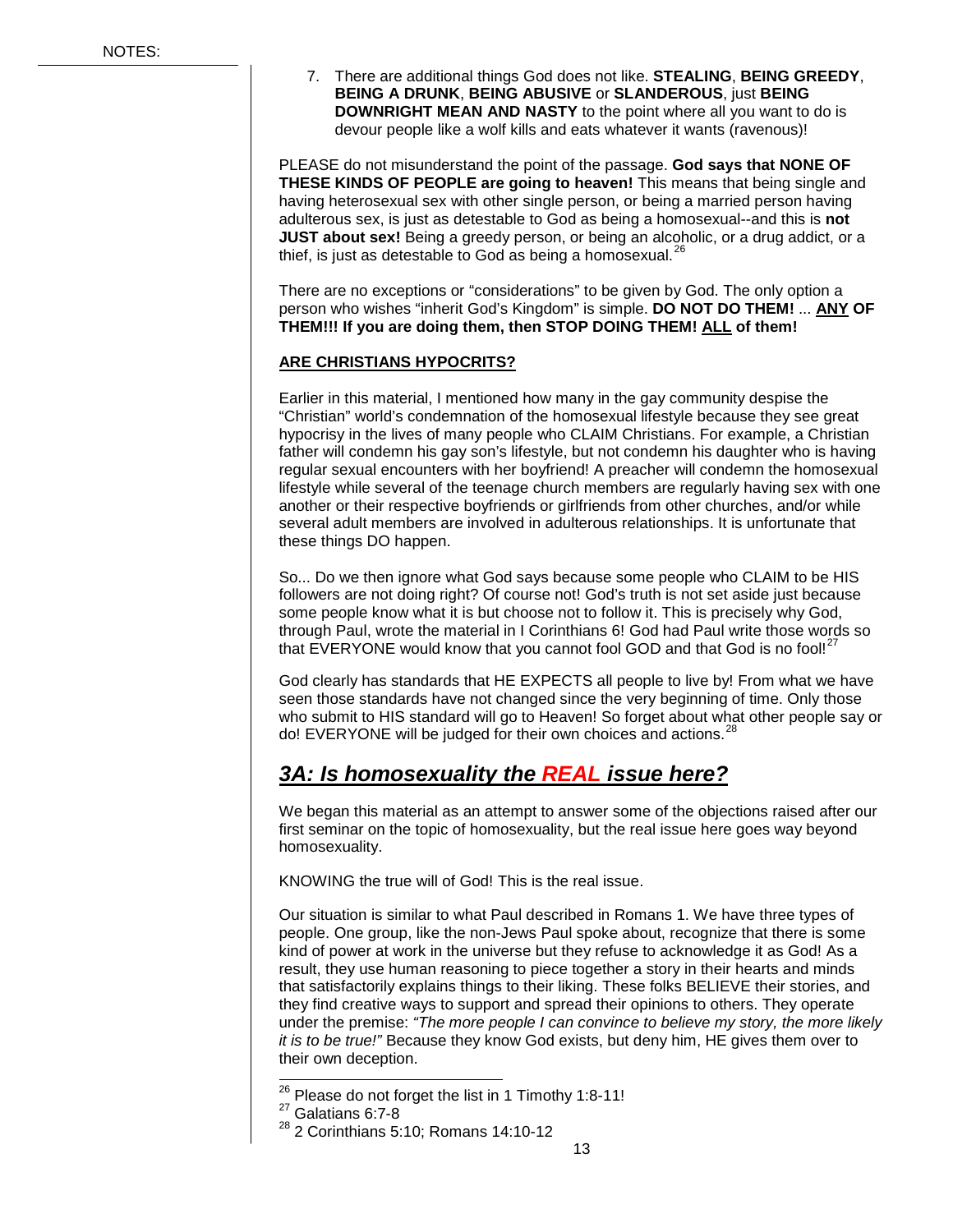A second group of people are like Israel in Romans 1. They claim to be God's people, but they are so mixed up in the teachings and traditions of men that their lives are far away from God, and they do NOT even realize it. They are religious people who claim to be Christians. They habitually attend some kind of religious services and follow the teachings of one of the 41,000 churches in the world. They BELIEVE WITH ALL THEIR HEARTS they are saved. They operate under the premise: *"The more people I can convince to believe my story, the more likely it is to be true!"* Because they know God exists, but deny him, HE gives them over to their own deception.<sup>[29](#page-15-0)</sup>

Both of these groups share one thing in common with Adam and Eve who messed up so long ago in the Garden. They will hear a statement from God and understand what it says, but they will listen to other influences and use those influences to justify doing what their selfish self desires to do.

The third group is made up of people who truly seek and find HIS WILL. Once they find it, they make every effort to replace their current knowledge with God's knowledge. They live in the world and each day voices of influence try to convince them to be selfish and disobey God, but each time this happens they remember that they have the free will choice to do whatever they desire and they choose God! $^{30}$  $^{30}$  $^{30}$  As time passes and more of HIS will becomes known to them, more and more change happens so that the older they get the less like themselves they look and the more like Jesus they look.  $31$ 

They are committed to spending their remaining time on earth completing a change of lifestyle that will be based upon the one and only pattern for ALL people in all places and times - what God teaches in the Bible.

Why the Bible? It is because of the point we brought out in Section 1B. We may be able to see God in the Creation, but the Creation does not give us one single instruction from HIM. Those instructions cannot be learned by science or by human reasoning. Just as it is among us, where the only way one person can know the thoughts of another is if that other person will tell him, the only way we will know what God is thinking is if he tells us. God told us what he wants us to do and that message is the Bible and this is why Christians follow the Bible and ONLY the Bible.

We began this journey in search of what God says about homosexuality and I sincerely hope that you understand what God REALLY says about the matter. The topic of homosexuality shows us how important it is to study the Bible and how dangerous the religious world really is. With over 41,000 versions of "Christianity" out there in the world, it can be very difficult to find the TRUTH. People can be very persuasive and that can lead to much confusion. Differing opinions, differing teachings, differing names and leaders can leave people wondering, "Which one is the right one?"

Things are not so bad. Anyone can find truth as long as they study the Bible, put all passages into their context, and make conclusions based upon all evidence. **This will lead to TRUTH and that will lead to freedom, just as Jesus promised!**

At the beginning of this seminar I mentioned that a number of people who believe in God also believe that homosexuality is accepted by God regardless of what the Bible might say. If the Bible is the only source of God's message, and if God condemns homosexuality in that message, then how can any person say "...**contrary to what the Bible might say**, I believe..." and consider himself/herself to be a believer?

We are free to believe whatever we want to believe. Just because someone CLAIMS to speak for God does not mean they are telling the truth. Get your truth from the source!

 $29$  Matthew 7:21-23, 2 Timothy 4:1-4; 2 Thessalonians 2:9-12; 2 John 1:9-11

<span id="page-15-2"></span><span id="page-15-1"></span><span id="page-15-0"></span><sup>30</sup> 1 Corinthians 10:13

 $31$  This "metamorphosis" is described in Romans 12:1-2 and in 2 Corinthians 3:18 where "the Lord" is said to be the target of the transformation!